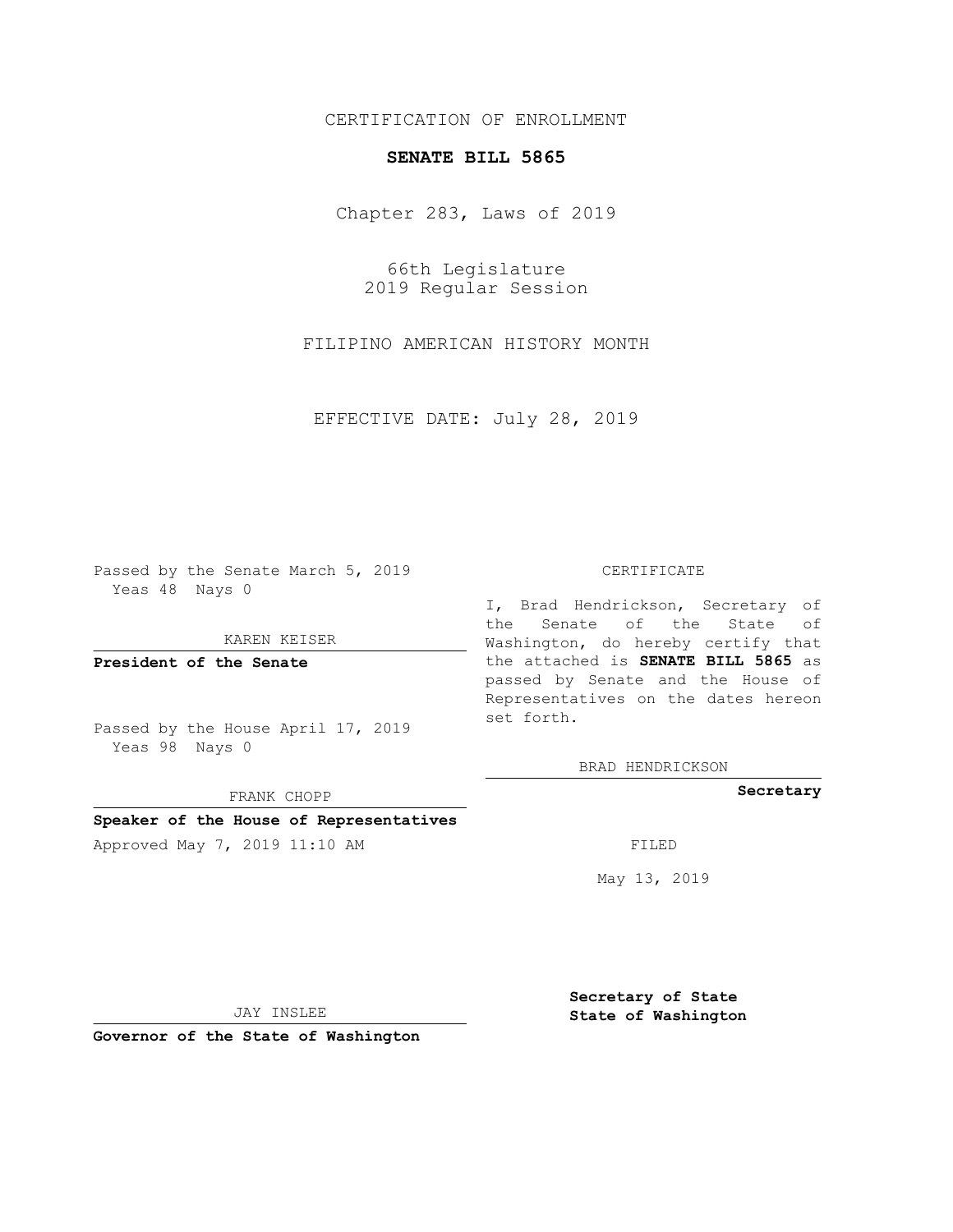## **SENATE BILL 5865**

Passed Legislature - 2019 Regular Session

# **State of Washington 66th Legislature 2019 Regular Session**

**By** Senators Hasegawa, Nguyen, Conway, Dhingra, Schoesler, Billig, Honeyford, King, Randall, Saldaña, and Wilson, C.

Read first time 02/07/19. Referred to Committee on State Government, Tribal Relations & Elections.

 AN ACT Relating to declaring October as Filipino American history 2 month; adding a new section to chapter 43.117 RCW; and creating a new 3 section.

BE IT ENACTED BY THE LEGISLATURE OF THE STATE OF WASHINGTON:

 NEW SECTION. **Sec. 1.** The legislature finds that the writings and teachings of American history have often overlooked the role of people of color, among them the history of Filipino Americans, whose heritage spans a colonial, political, economic, and cultural relationship with the United States. The legislature also finds that the earliest documented proof of Filipino presence in the continental United States was on October 18, 1587, when the first "Luzones Indios" set foot in Morro Bay, California. The Filipino American national historical society recognizes the year of 1763 as the date of the first permanent Filipino settlement in the United States in St. Malo Parrish, Louisiana. Subsequent waves of migration followed, and today Filipino Americans continue to make a lasting impact on the history and heritage of Washington state and the United States. In recognition of the critical economic, cultural, social, and other notable contributions by Filipino Americans to Washington state and the United States, the legislature has proclaimed October as Filipino American history month since 2010.